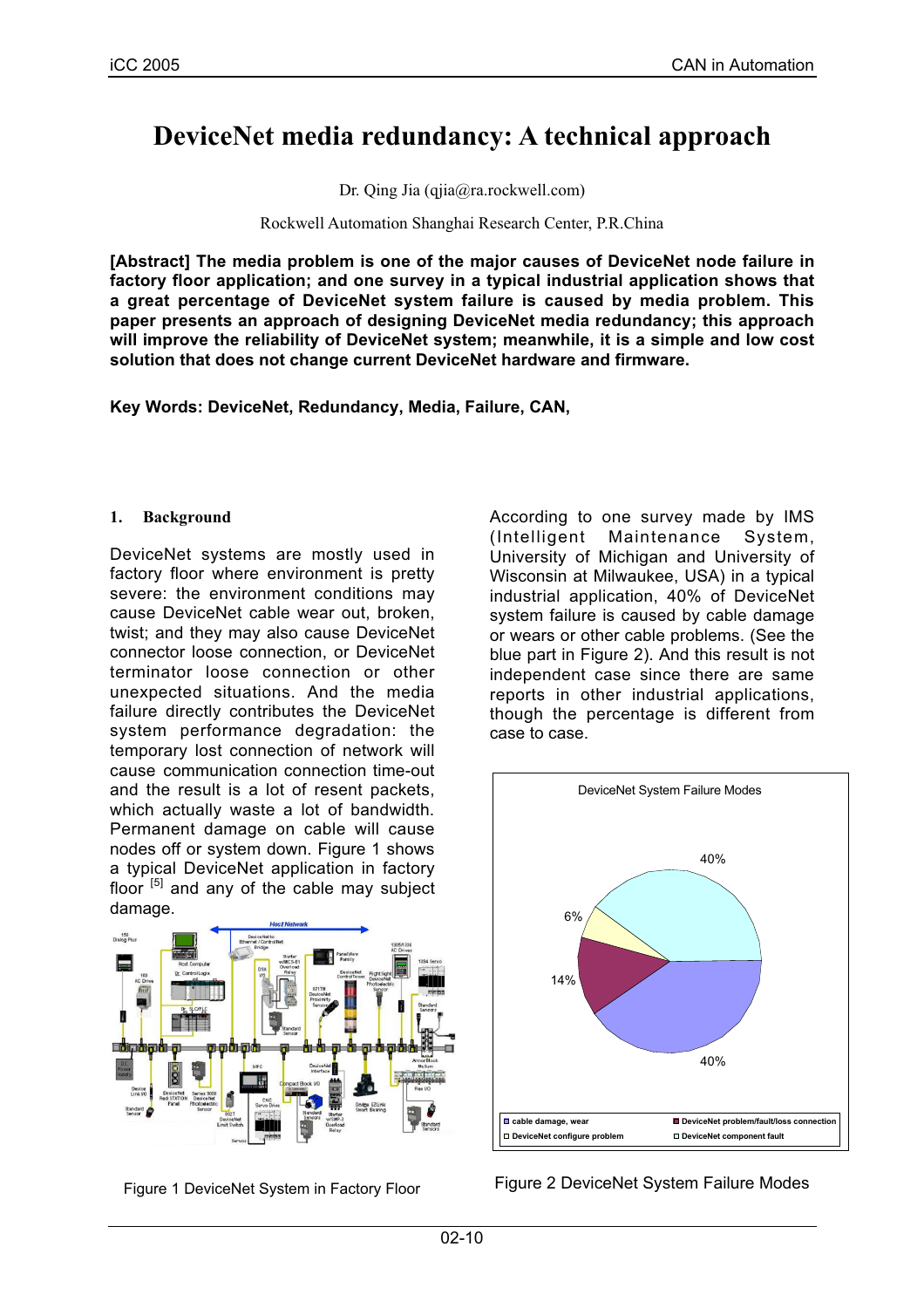The media problem, in some cases may cause system unstable, the data frames are resent many times and network bandwidth is wasted and the performance is degraded; and finally the network will go Bus-Off, the system will be shutdown and productivity lost.

However, the statistic result of Figure 2 also tells us a fact that if the DeviceNet media problem can be solved, 40% of system failure would be avoided, or greatly reduced. So this topic is worth to put energy of studying the technical solution to solve this problem. The field bus reliability is one of the most important features of industrial network. And any improvement of this area is a great enhancement of its application, especially in the factory low floor.

Of course the most effective and direct way to solve this problem is to backup the DeviceNet system media, or add one more redundant cable to secure the system reliability.

This paper will first review the several solutions of CAB based redundancy system, compare their features and then presents a technical approach of DeviceNet media redundancy solution, which can solve the DeviceNet system failure caused by cable problem. The special requirements and considerations of DeviceNet media redundancy system are also presented. Finally a typical DeviceNet media redundancy system application scenario is given.

### **2. Review of Possible Solutions**

The DeviceNet cable includes the 24VDC power and CAN H, CAN L signal wire, and an optional shield wire. The cable problem can be lost of power or lost of signal, or both. Figure 3 shows the DeviceNet cable.

DeviceNet technology is based on CAN, and there are several solutions have been presented before to improve the CAN system's reliability, most of them use redundant method to achieve this feature [1,3].



Figure 3 DeviceNet Cable

A typical solution of redundancy is to use two signal paths (each includes a CAN controller and a CAN transceiver). Figure 4 shows a media redundant solution in which two independent CAN signal paths are connected to same MPU. The MPU can have built-in simple logic to decide which CAN path is healthy that can be used. If both cable are healthy, then it will select the one packet arrive first. If one path is failure, the good one will take over it and the failure on can be switched off. This solution doe not consider the power transfer.



Figure 4 Redundancy Solution 1

This solution requires the MPU has internal logic to identity the active CAN controller and response to its interrupt. This logic is totally firmware work. We call this is a built-in redundant solution since it requires the node itself has two CAN bus interface. If the MPU has built-in dual CAN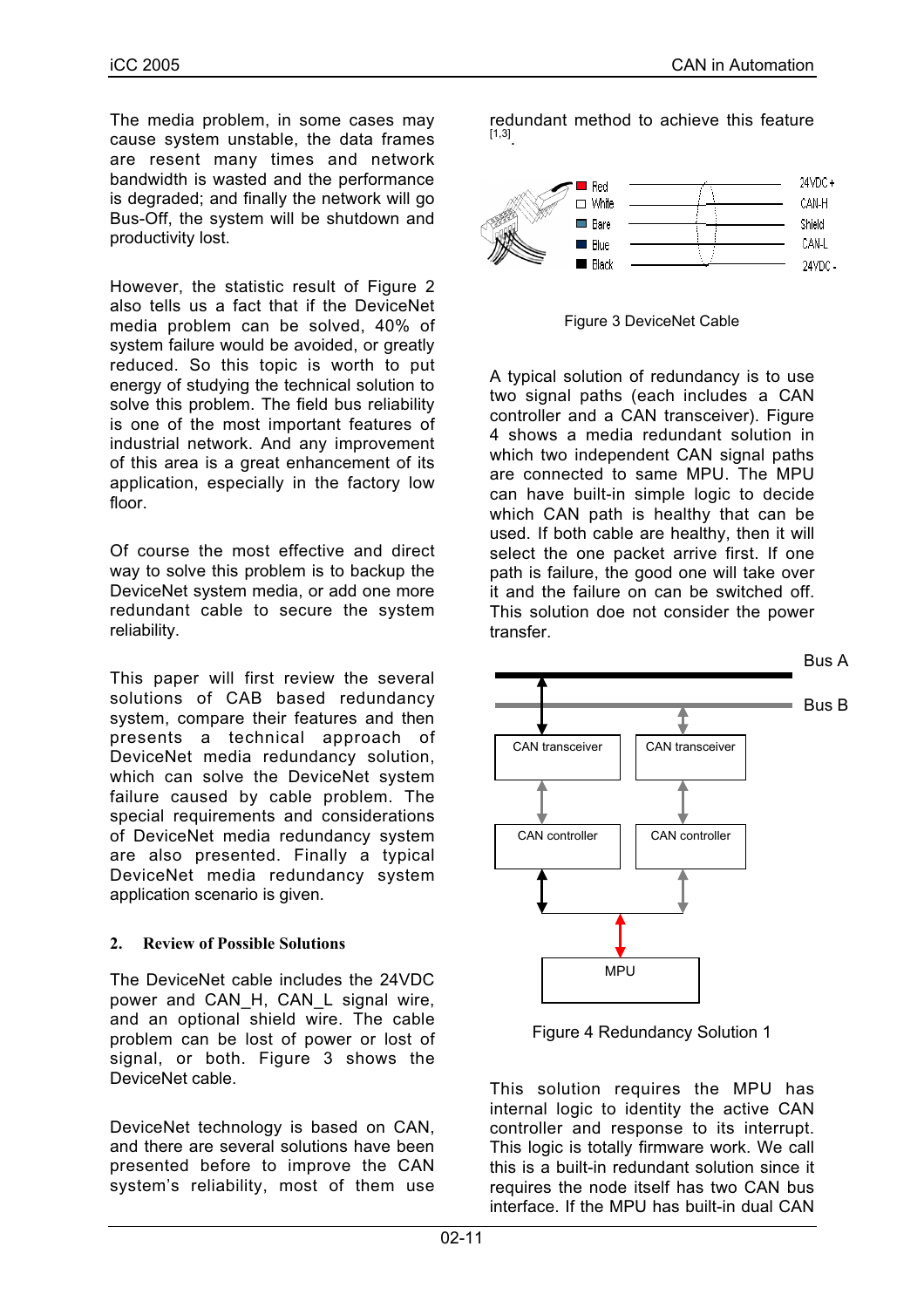controller, such as MB90F543, this solution can be very easily realized  $[4]$ , of course the cost is a little bit higher.

Another solution  $[1]$  is the two signal paths are arbitrated in transceiver level, see Figure 5, if two media cable are both OK, the first-arrive-signal path will be selected as the active path, the signal in this path will be sent to the controller and an interrupt will be sent to MPU. In case of one cable has problem; the other one will be selected as the active one, thus is, the CAN cable is switched. This solution has only one CAN controller and need hardware circuit to arbitrate the healthy CAN bus.



Figure 5 Redundancy Solution 2

Both of above two solutions are not suitable solution for DeviceNet application. DeviceNet has 24V power wire, which also needs to be switched. And for every standard DeviceNet node, we hope it can be used for both redundancy configuration and non-redundancy configuration without hardware and firmware change in the node or any other configuration, customers need a kind of plug-and-play method.

Another solution is to use wireless DeviceNet system in some special area where the cable system is not suitable to use since (constant moving parts are applied or cable can be easily worn-out).

The wireless system is beyond this paper's scope.

# **3. Targeting the Requirement**

Based on the above analysis here we define the industrial application requirements for DeviceNet media redundancy solution:

- a. The redundancy system shall be independent and transparent to the DeviceNet node, so there is no hardware, firmware and configuration change
- b. Both 24VDC DeviceNet power wire and signal wire in DeviceNet cable can be redundant
- c. Easy and instant installation, no system re-configuration is needed
- d. Low cost solution

To meet these requirements, we present following approach on DeviceNet redundancy system.

# **4. Technical Approach**

Based on those application requirements we defined above, we design the redundant system. The media redundant facility, a redundancy box includes two DeviceNet cable connection, each cable has DeviceNet power and CAN wires, and there is a arbitrate circuit box to select one of DeviceNet cable as the active one. There is only one DeviceNet connection to the target DeviceNet node and this node does not know which cable it is currently used.

Both DeviceNet cables are connected to each node's redundant box that is mainly consisted of bus arbitrate circuit, see Figure 6. The key is the designing of the redundant circuit; its main function is identity the active bus and switch from the failure bus to the active bus.

During power up, the redundant box select the first active bus and use its power. When a DeviceNet node transmit the message, it transmits over both buses; while receiving, the arbitrate circuit select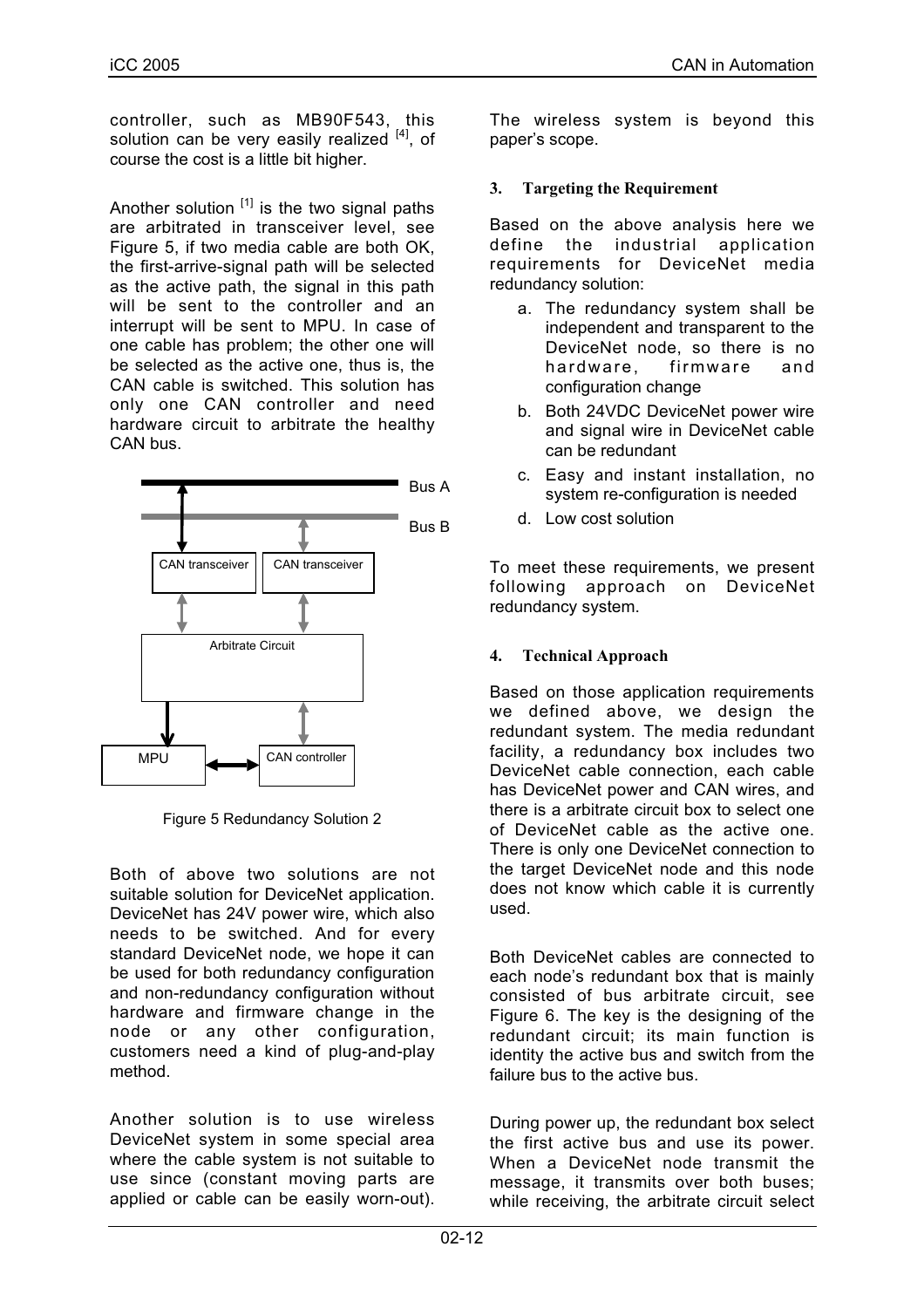the one that first receives the message. Once one bus is failure, the arbitrate circuit lock up its channel and the nonfailure bus will continue working.



Figure 6 Redundancy Box Composition

The CAN signal arbitration circuit is presented in Figure 7, it works in this way:

The arbitrate circuit has two parts: one selects the working power, the other select the working CAN bus. In the CAN bus arbitrate circuit, there are re-trigable single-state trigger and a compare circuit  $[1]$ , and there is power arbitrate and switch circuit. When message comes in, the signal is compared in the circuit and the late coming CAN channel is lock up by it. Once a bus is fail, its CAN signal will stay in one level (H or L) and the trigger will never be trigged, so its output will stay at low level, this channel is locked up. One important thing is: the pulse width that the single-state IC (for example, 74LS 122) generated shall no less than 12 consecutive bits in the frame.

The healthy cable selected not necessary has both healthy signal and power: the first up power is first selected as active power source and the other power is locked out; if the active power is lost then the other one cab be switched in automatically. During the media transfer, there is possibility that some DeviceNet packets lost, but the connection will be

resumed soon. This is acceptable for most industrial application.



Figure 7 CAN signal Arbitration Circuit

The keys of designing this arbitration circuit box are:

- a) Only one CAN signal cable can be selected as active DeviceNet signal path, the other one is locked out whatever it is good or bad
- b) The first up power wire is selected as DeviceNet power, the power wire is only switched to the other one when the current one is failed
- c) In the arbitration circuit box there are only three connection interfaces: two DeviceNet connection connected to the two field cables, and one DeviceNet connection connected to the DeviceNet node, no other wiring necessary
- d) No standalone power supply is necessary for this box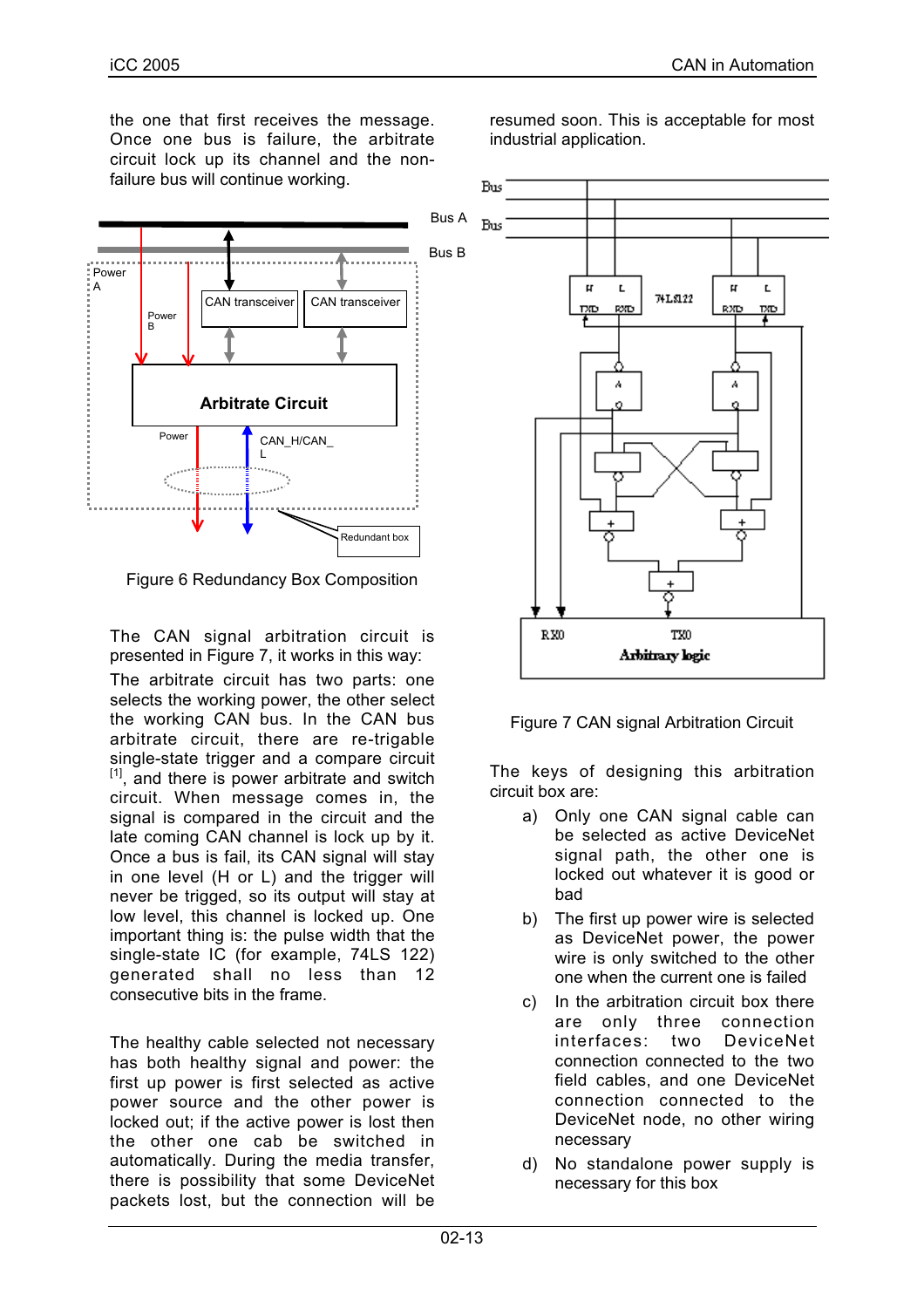e) Optional selected cable indication is a positive add-on

One disadvantage of this kind of solution is that due to the introduction of arbitration circuit, the communication delay is added. However, since DeviceNet is not fast network and this small delay is acceptable and the reliability is somewhat more important.

Figure 8 shows an application scenario of media redundancy DeviceNet system: in one side the two DeviceNet cables are directly connected to the redundant box with the standard DeviceNet open connector; the other side of this redundant box use same connector connected to DeviceNet node. So to each node, the redundant media is transparent to it, and the DeviceNet does not know which cable it is currently used. Please also note all DeviceNet nodes in the network shall use redundant box, if any of them does not use it the system may not work properly.



Figure 8 DeviceNet Media Redundancy System

**5. Conclusions**

Media problem is one of the major causes of DeviceNet system failure, especially in the factory floor area where there is many moving parts. Solving the DeviceNet cable by providing redundancy mechanism can greatly improve the DeviceNet system reliability in these areas.

The DeviceNet redundant system is different form the most of CAN redundant application since in DeviceNet the 24VDC power is in the same cable of CAN wire in most cases. So the 24VDC power is also need to be backup besides the CAN signal wire. This is the special requirement for building the media redundant system of DeviceNet application; another requirement is that the instant installation and easy connection with the standard DeviceNet nodes.

To solve the DeviceNet media failure problem, a technical approach of DeviceNet media redundancy is presented in this paper. This technical solution can improve DeviceNet system reliability without hardware and firmware redesigning in the DeviceNet node. Compare with other solutions in CAN redundancy application, this solution meet the special requirements of DeviceNet application and it also has advantages of easy installation and low-cost. The prototype of this solution is under developing and the detail result and performance will be given in the future.

# **Reference:**

- 1. Han Ju, Ke Jing, Jin Jiang, A kind of CAN bus redundancy method, Electronics Process Technology (China), Vol.19, No.4, 1999
- 2. Yu ChunLai, Xu HuaLong, Liu GengWang, Hou XiaoLing, Research of the Redundant Methods of CAN, Measurement & Control Technology (China), Vol.22, No.10, 2003
- 3. Mo ChuanMeng, Ling YiKai, Feng XiaoYun, MB90F543 Based Dual CAN